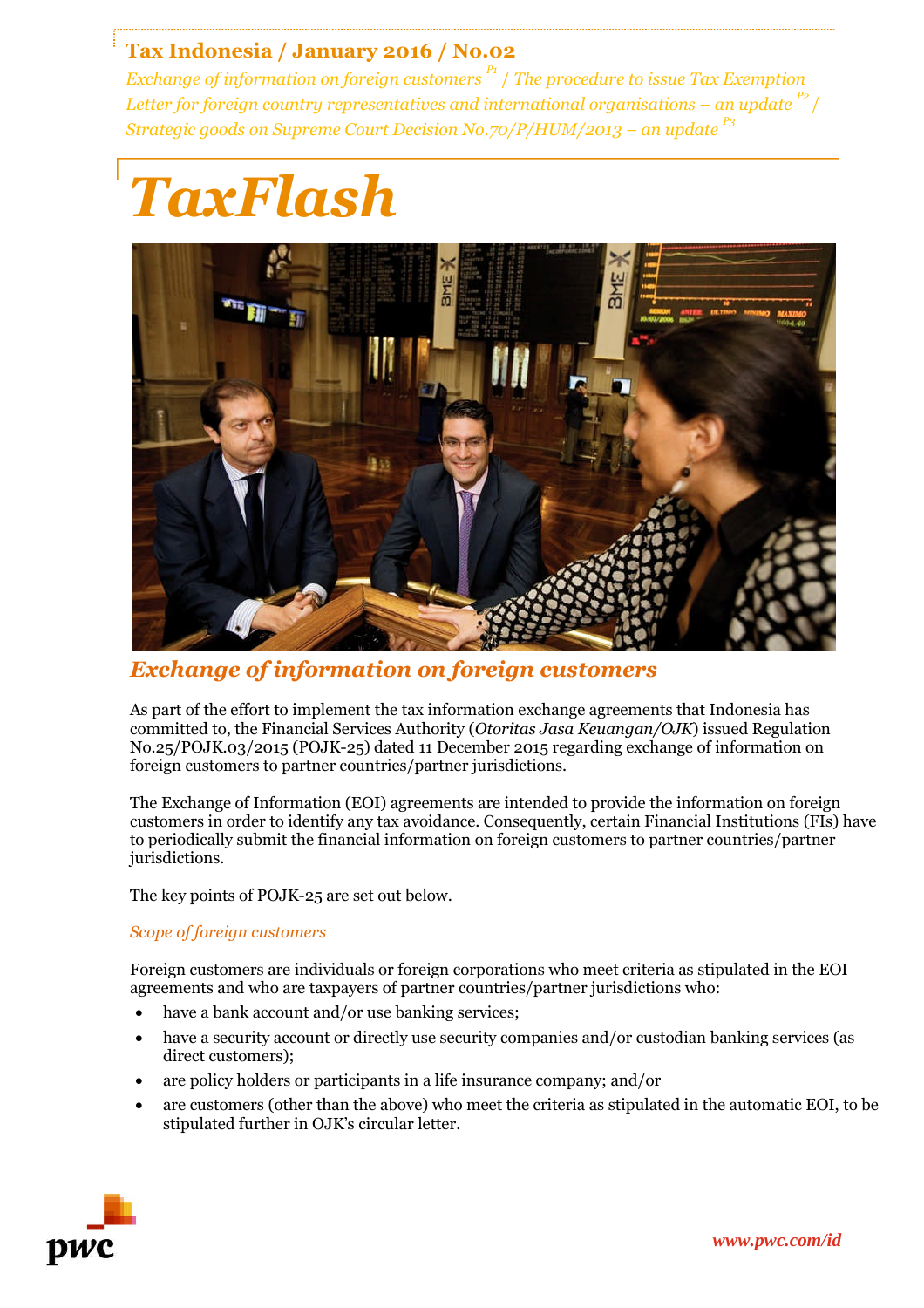Foreign corporations include:

- A company established or domiciled in other countries ("foreign company");
- A branch or representative office of a foreign company;
- A company owned by foreign individuals and companies with a percentage of ownership based on the EOI agreements, which are established or domiciled in or outside of Indonesia ("foreign subsidiary"); or
- A branch or representative office of foreign subsidiaries.

#### *Reporting mechanism*

Foreign customers' information to be reported must contain information regarding the foreign customers and their financial information.

The information can be submitted to the Indonesian tax authority or OJK.

The deadline for the reporting is at least 60 days before the deadline of reporting to the tax authority of the partner countries or jurisdiction based on the relevant EOI agreement. The FIs should submit the name of the officer who will be responsible for reporting on the foreign customers' information.

#### *Due diligence process to be carried out by FIs*

In relation to the submission of the foreign customers' information, FIs must:

- identify which customers or prospective customers meet the criteria as foreign customers;
- request the relevant information and/or documents to verify that the customer meets the criteria as a foreign customer;
- request voluntary written consent from the foreign customers or prospective foreign customers for the FI to provide their information to the Indonesian tax authority and then to the partner countries/partner jurisdictions; and
- conduct a screening of foreign customers who have an account balance or a minimum amount determined in the EOI agreements.

Detailed provisions of POJK-25 will be regulated in the OJK Circular Letter Regulation.

## *The procedure to issue Tax Exemption Letter for foreign country representatives and international organisations – an update*

The Minister of Finance (MoF) has amended Regulation No.162/PMK.03/2014 (PMK-162) regarding the procedure to issue Valued Added Tax (VAT) and/or Luxury-goods Sales Tax (LST) Exemption Letter for foreign country representatives and international organisations through Regulation No.248/PMK.010/2015 (PMK-248). PMK-248 is dated and effective since 29 December 2015.

PMK-248 adds several articles as an amendment of PMK-162, as set out below:

- The VAT/LST exemption would be given on the import or delivery of taxable goods and/services if this is agreed in an international agreement and would be valid up to the end of the international agreement.
- The VAT/LST can be refunded if it has already been paid by the foreign country's representative or international organisation.
- The exempted tax must be repaid if the relevant taxable goods are transferred within four years, unless the transfer is made between eligible foreign country representatives or international organisations and the recipient requests a dispensation letter from the MoF.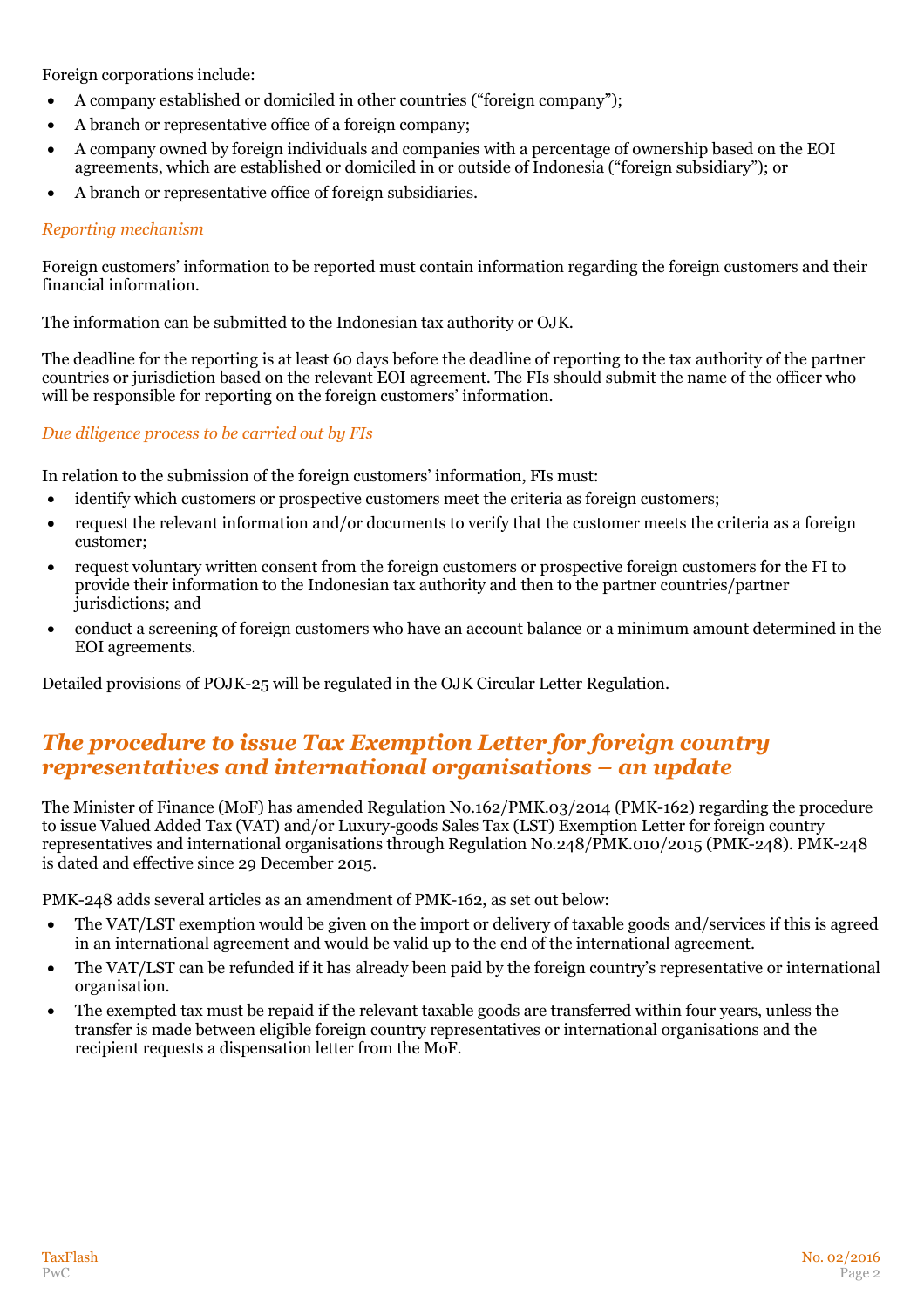# *Strategic goods on Supreme Court Decision No.70/P/HUM/2013 – an update*

As previously indicated, the Supreme Court granted Judicial Review to revoke several articles of Government Regulation (GR) No.31 Year 2007 (GR-31) concerning the VAT exemption facility for agricultural products (including plantation and forestry products) as strategic goods (please refer to our TaxFlash No. 12/2014 for a discussion on this) the government has revoked GR-31 and replaced it with GR No.81 Year 2015 (GR-81) dated 9 November 2015. As a result, GR-81 was effective 60 days after enactment (from 9 January 2015).

Highlights of the GR-81 are:

- The elimination of the agriculture products as strategic goods. This is in line with the Supreme Court Decision No.70/P/HUM/2013 (PUT-70), which revoked several articles of GR-31.
- The addition of several goods as strategic goods, such as raw hides and skins which are not tanned and raw material of silver craft in the form of granules and/or bars.
- These strategic goods must be used in accordance with their original purposes and cannot be handed over partly or entirely to other parties within a specified restriction period, otherwise the exempted VAT must be paid. GR-81 changes this restriction period from five years to four years as of the date of the import and/or acquisition.

Several provisions in GR-81 are regulated in the following MoF regulations:

- 1. Regulation No.267/PMK.010/2015 regarding livestock and the materials used to produce animal feed and fish feed;
- 2. Regulation No.268/PMK.03/2015 regarding procedures for applying the VAT exemption on the import and/or delivery of strategic goods and procedures for the payment of VAT on transactions that were previously exempted, as well as the associated sanctions; and
- 3. Regulation No.269/PMK.010/2015 regarding the threshold for the sale price of basic flats (*Rumah Susun Sederhana Milik/RUSUNAMI*) and the threshold for the buyer's level of income.

Details of those MoF regulations are available upon request from your usual PwC Indonesia contact.